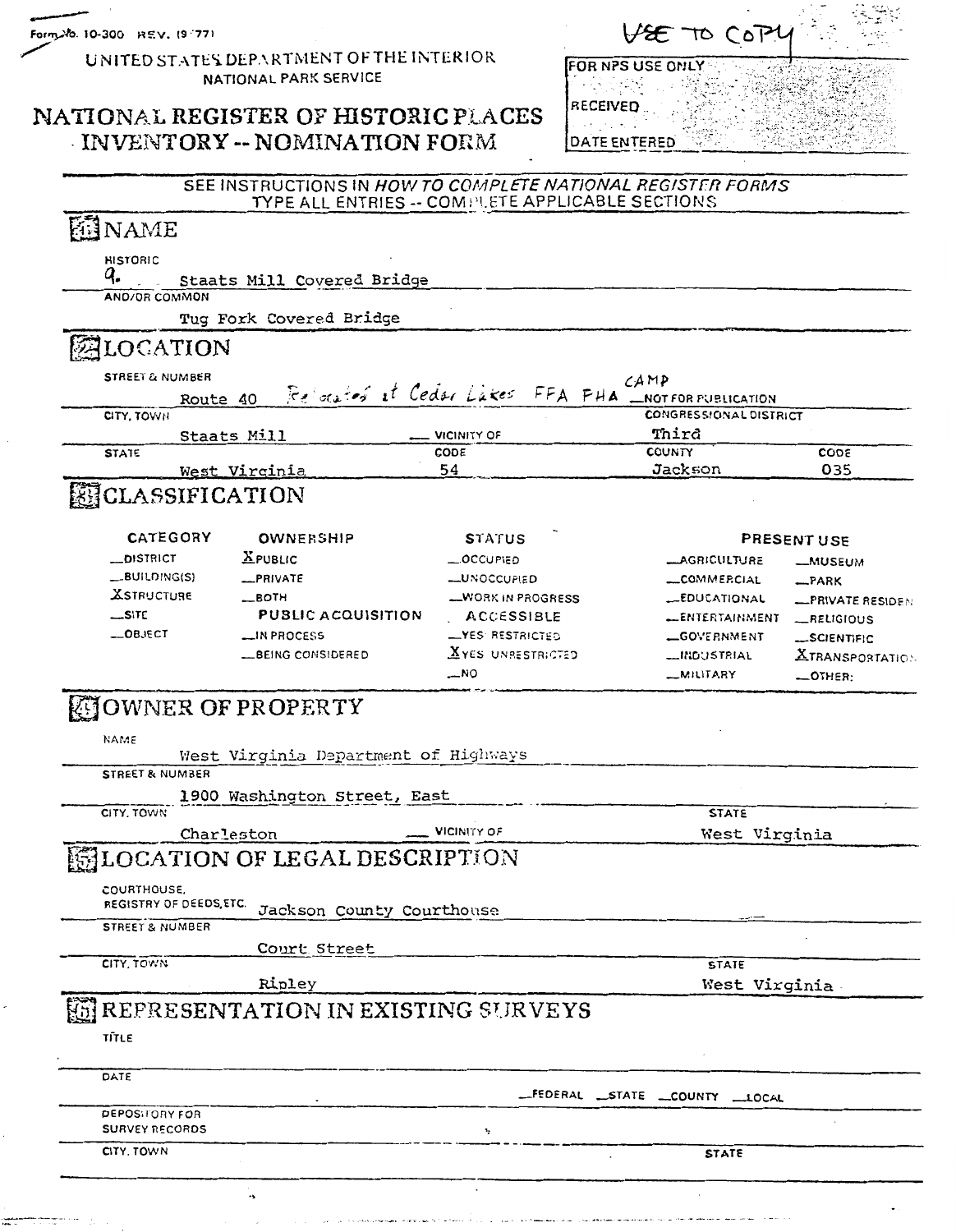| <b>DESCRIPTION</b>                     |                                       |                               |                                           | $\sim$ $\sim$ |
|----------------------------------------|---------------------------------------|-------------------------------|-------------------------------------------|---------------|
|                                        | <b>CONDITION</b>                      | <b>CHECK ONE</b>              | <b>CHECK ONE</b>                          |               |
| _EXCELLENT<br><b>X</b> GOOD<br>$-FA1R$ | _DETERIORATED<br>_RUINS<br>_UNEXPOSED | _UNALTERED<br><b>XALTERED</b> | <b>XORIGINAL SITE</b><br>DATE_<br>__MOVED |               |

**DESCRIBE THE PRESENT AND ORIGINAL (IF KNOWN) PHYSICAL APPEARANCE** 

The Staats Mill Covered Bridge, constructed in 1887 across the Tug Fork of Big Mill Creek in Jackson County, West Virginia, is an impressive and historically significant example of a late 19th century timber covered bridge constructed on **the** patented Long truss system.

Constructed by H. T. Hartley, a prominent local builder of the era, the **Staats** Mill Covered Brisge has a total length of 97 feet, excluding the overhang of the eaves, and has a clear span between abutments of 85 feet 11 inches. The main structure of the Covered Bridge consists of two large timber trussess **framed** on the system patented by Stephen Long in 1830. **The** distinctive feature of tong trussess are the **"X"** braced diagonals in each of the panels. In **the** case of this covered bridge, there are 11 such panels; each 8 feet 7 inches long **and**  14 feet **3** inches deep. The timber work on the trusses is beautifully executed **and** is probably the **most** noteworthy part of the entire structure.

The bridge floor was originally framed with transverse timber floor beams supported at the panel points of the truss. These beams carries longitudinal timber stringers surmounted by a timber deck. Throughout the years' the bridge **has** undergone a number of modifications. The latest, and nost extensive, was carried out in 1971 when the entire deck was cut away and a new three span steel. girder bridge was constructed inside the original truss work. During this inodification two steel bents were also aldad in mid-stream to support the three span steel girders. **A** laminated 2 by 4 **inch** timber deck was installed on **the**  steel floor beams and provided with an asphalt overlay as a wearing course.

Like most 19th century timber bridges, the Staats Mill bridge is, of coarse, covered. vertical siding covers the entire truss work on both sides **of** the bridge except for a space under the eaves which acts as a clerestory to provide light to the inside of the bridge. The bridge was apparantly painted, until recently, a traditional barn red. The Staats Mill Bridge is covered with a simple pitched roof sherardized with a standing seam metal surface supported on timber girters and rafters. Because of the large exposed side area, a horizontal truss was usually incorporated in the roof structure of covered bridges to resist lateral wind loads. These trusses traditionally consisted of transverse timbers and diagonal cross bracing firmly secures by wooden pegs, ca4led "treenails," and wedges. It is practically certain that such a bracing was part of the original Staats Mill Covered Bridge structure. However, all that remains today are loosely fastened diagonals that serve little purpose for resisting lateral loads. This lack of horizontal stiffness at the level of **the** eaves has caused the main trusses to lean somewhat out of the vertical.

The abutments consist of full height cut stone, done locally, which supports both the original trusses and the new steel girders. This masonry work is a handsome adjunct to the timber trusses, vertical siding and pitched roof of the bridge.

The Staats Mill Covered Bridge is an excellent exanple of 19th century **covered** bridges, planned and executed locally to **serve the** transportation needed of a growing agricultural area.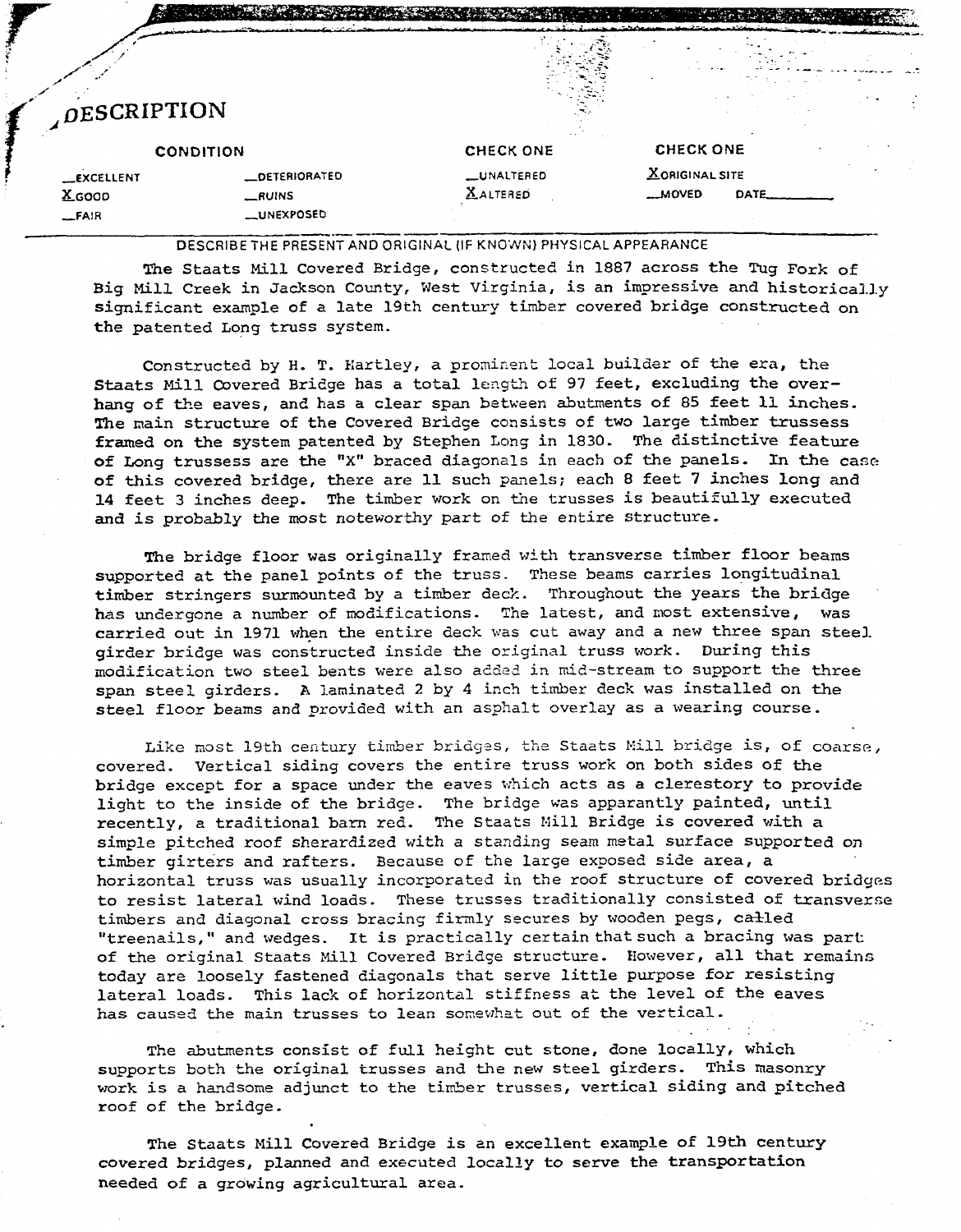|                                                                                                                             | GNIFICANCE                                                                                                                                         |                                                                                                                                                                                                                             |                                                                                                                                       |                                                                                                                                                |  |
|-----------------------------------------------------------------------------------------------------------------------------|----------------------------------------------------------------------------------------------------------------------------------------------------|-----------------------------------------------------------------------------------------------------------------------------------------------------------------------------------------------------------------------------|---------------------------------------------------------------------------------------------------------------------------------------|------------------------------------------------------------------------------------------------------------------------------------------------|--|
| PERIOD<br><b>PREHISTOHIC</b><br>$-1400.1499$<br>$-1500 - 1599$<br>$-1600-1699$<br>$-1700-1799$<br>$X1800-1899$<br>$-1900 -$ | <b>LARCHEOLOGY-PREHISTORIC</b><br><b>LARCHEOLOGY-HISTORIC</b><br><b>_AGRICULTURE</b><br><b>XARCHITECTURE</b><br>ART<br>_COMMERCE<br>COMMUNICATIONS | AREAS OF SIGNIFICANCE -- CHECK AND JUSTIFY BELOW<br>COMMUNITY PLANNING<br><b>LCONSERVATION</b><br><b>ECONOMICS</b><br><b>LEDUCATION</b><br><b>XENGINEERING</b><br>LEXPLORATION/SETTLEMENT<br>_INDUSTRY<br><b>LINVENTION</b> | LANDSCAPE ARCHITECTURE<br>$\mathcal{L}$ <i>AW</i><br>LUTERATURE<br>_MILITARY<br>__MIUSIC<br><b>_PHILOSOPHY</b><br>POLITICS/GOVERNMENT | <b>_RELIGION</b><br><b>__SCIENCE</b><br>-SCULPTURE<br>-SOCIAL/HUMANITARIAN<br>$L$ THEATER<br><b>XTRANSPORTATION</b><br><b>COTHER (SPECIFY)</b> |  |
| SPECIFIC DATES                                                                                                              | L887.<br>STATEMENT OF SIGNIFICANCE                                                                                                                 | <b>BUILDER/ARCHITECT</b>                                                                                                                                                                                                    |                                                                                                                                       | H. T. Hartley, Builder                                                                                                                         |  |

The Staats Mill Covered Bridge is an excellent example of that unique American development, one of the great American contributions to structural engineering; the covered timber bridge.

When the Staats Mill Covered Bridge was constructed **in** Jackson County, Nest Virginia in **1887,** it was only **the** latest of many such wooden structures to dot the countryside of **West** Vriginia and the United States. Today, however, **the Staats**  Mill Bridge, indeed, covered bridges in general, are rapidly becoming an "endangered species." In the past 25 years West Virginia has witnessed the disapperance of more than 40 covered timber bridges. Of this once plentiful, even common, genre of structures, only 18 remain in this state.

The Staats Mill cornunity of Jackson County, West Virginia, was founded by the Staats family. Abraham Staats (1750-1826) and his wife Ann King Staats (1755-1811) were the progenitors of the Staats family in Jackson County. Abraham served in the Revolutionary War. Their son Cornelius served in the War of 1812 and married Ann Carne They were the parents of Issac Staats, who built the first water powered mill on Tug Fork of Big Mill Creek at the site that came to be known as Staats Mill. The present covered bridge was built adjacent to the mill and near the store, both owned by Enoch Staats, the son of Issac Staats. Thus, the bridge site has played an important role in the history and development of Jackson County since the 18th century.

In 1887 the Jackson County Court, under the presidency of George W. Shinn,<br>appointed Shinn, George I. Walker, and S.M. Rader to select a site for the proposed appointed Shinn, George I. Walker, and S.M. Rader to select a site for the proposed<br>bridge over Tug Fork of Big Mill Creek. The bridge at Hardesty's Mill over Tug<br>Tughene adopted are a podel and the stone work was built by <sup>1</sup>**Fork** was adopted as a model and the stone work was **built** by Quincy **and** Grim, local mas,: at a cost of \$710.40. The wood superstructure was constructed by local builder <sup>I</sup>H. T. Kartley for \$903.95, and Enoch Staats made the **dirt** fills for the approaches for the sum of \$110.00. The total cost of the Staats Mill Covered Bridge\_was \$1,788.35.

The bridge was constructed according to the Long System, patented by Stephen Long in **1830.** For spans up to 100 feet Queen, King and multiple **Sing** Post trusses **wzre**  popular in the Virginias. For longer spans the familiar Rurr arch-truss system was the usual solution employed by the craft-trained bridge builders of the 19th century, However, several notable bridges were constructed with Iong trusses and for **spans**  over 100 feet these trusses **were** often conbined with an arch to reduce deflections caused by loads, creep and shrinkage of the wood and movement of the joints.

It is not known why H. T. Hartley selected the Long system for the Staats Mill

Ž.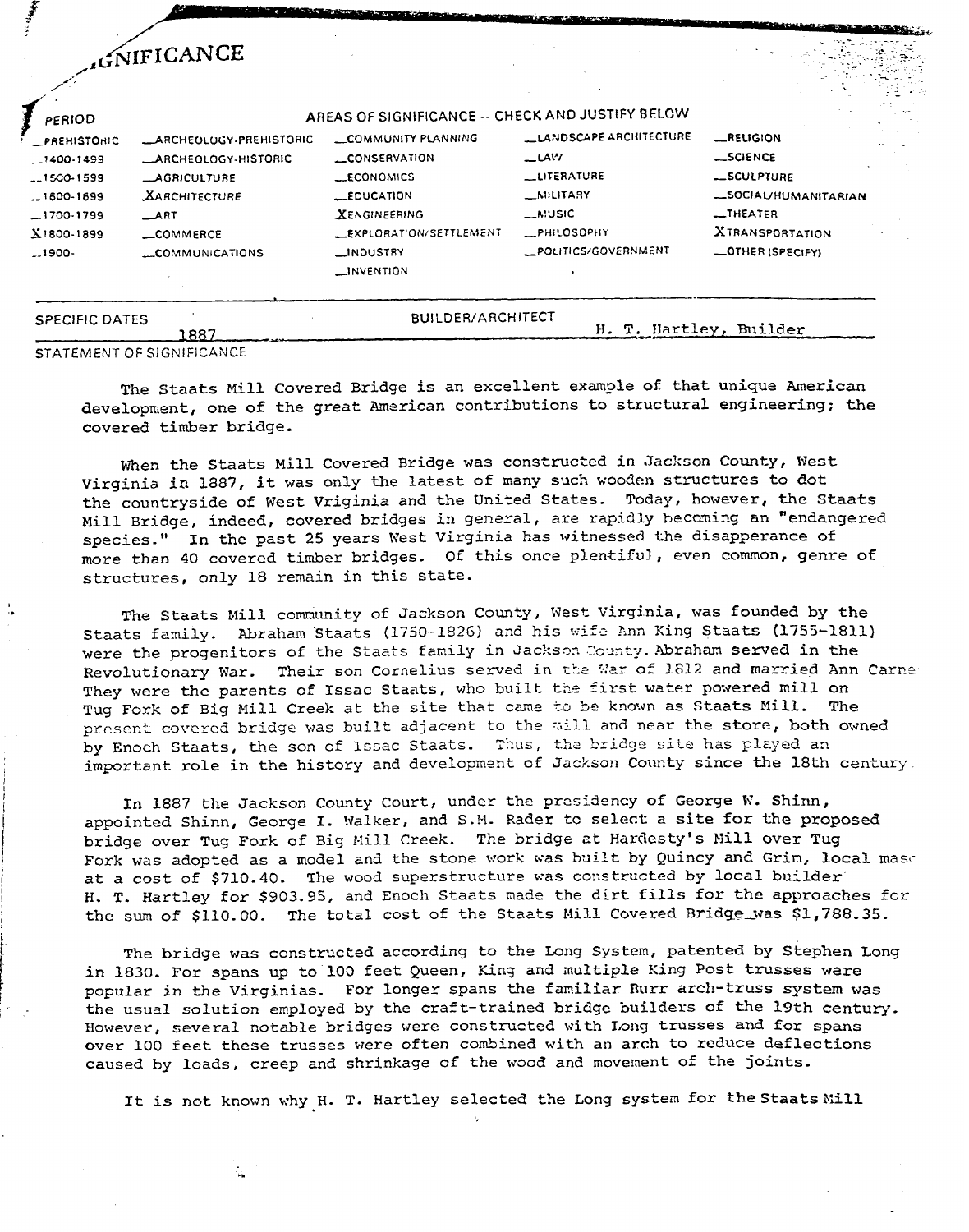UNITED STATES DEPARTMENT OF THE INTERIOR **2 NATIONAL PARK SERVICE** 

0-300a 74)

## **NATIONAL REGISTER Of: HlSTORiG** *3LA*  **CES INVENTORY -- NOMINATION FORM**

| FOR NPS USE ONLY    |  |
|---------------------|--|
| <b>IRECEIVED</b>    |  |
| <b>DATE ENTERED</b> |  |

**STAATS MILL** COVEFED **BRIDGE, STAATS** NIU, JACKSON COUNTY

| <b>CONTINUATION SHEET</b> | 'TEM NUMBER | PAGE |  |
|---------------------------|-------------|------|--|
|                           |             |      |  |

Bridge. **In** addition, he framed the bridge without the use of stiffening arches, despite the fact that the **span** was nearly 100 feet. The result **was** and is an outstand: example of a **pure** Long Truss covered bridge of noteable span,executed by craftsmen of considerable skill. It's architectural beauty, as well as **it's utility** in providing transportation for **the** region, made the Staats **Mill** Covered bridge a source of pride for the people of Jackson County and West **Virginia.**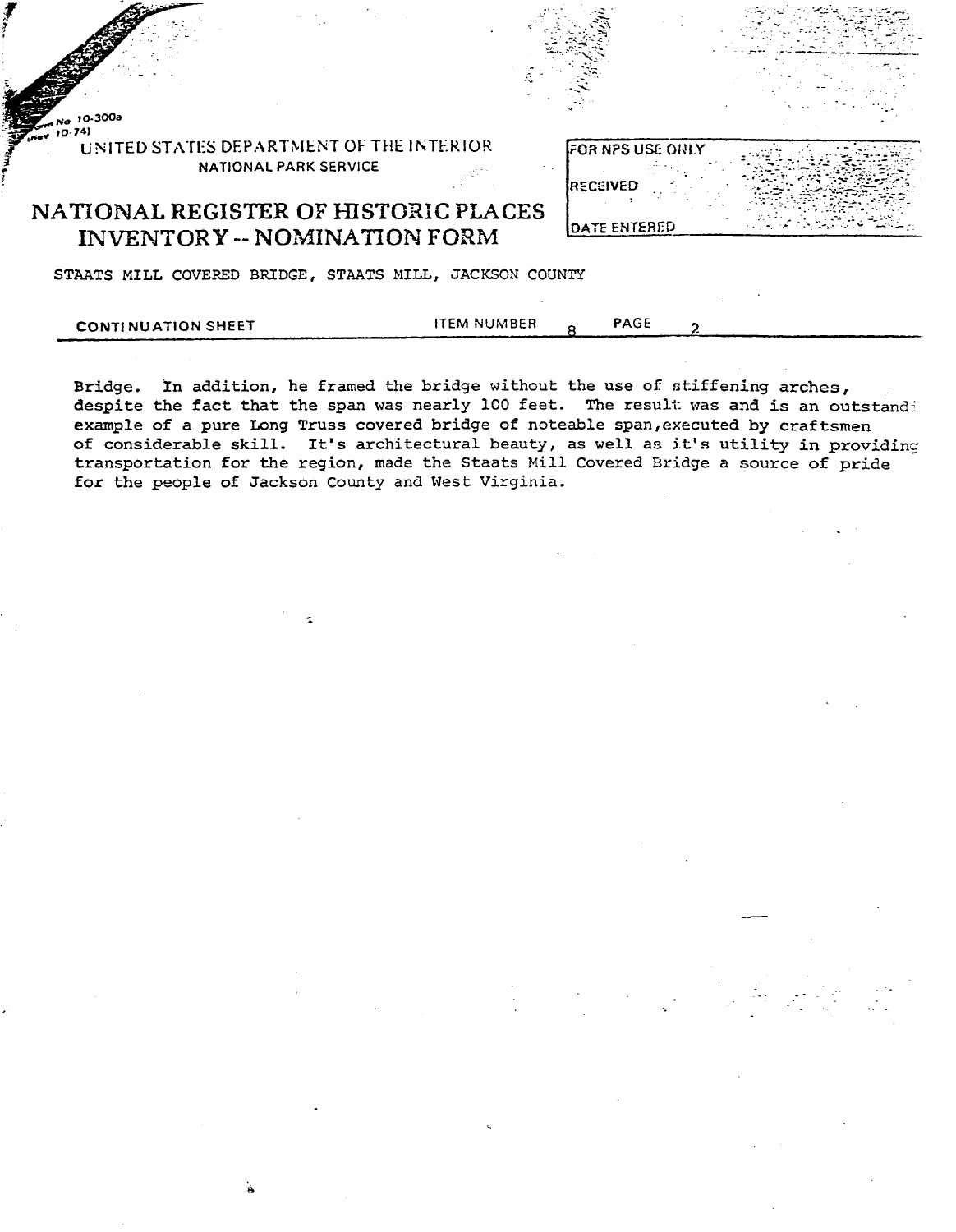|                                                                                 | MAJOR BIBLIOGRAPHICAL REFERENCES                                                   |                 |                                                                                                                                                                                                                                                                 |
|---------------------------------------------------------------------------------|------------------------------------------------------------------------------------|-----------------|-----------------------------------------------------------------------------------------------------------------------------------------------------------------------------------------------------------------------------------------------------------------|
|                                                                                 |                                                                                    |                 | allan, Richard S., Covered Bridges of the Northeast, Stephen Greene Press, Brattleboro.                                                                                                                                                                         |
| Vt. 1957.                                                                       |                                                                                    |                 |                                                                                                                                                                                                                                                                 |
| Brattleboro, Vt., 1959                                                          |                                                                                    |                 | Allan, Richard S., Covered Bridges of the Middle Atlantic States, Stephen Greene Press,                                                                                                                                                                         |
|                                                                                 | "American Wooden Bridges. " History and Heritage Committee, ASCE, 1974             |                 |                                                                                                                                                                                                                                                                 |
| <b>MGEOGRAPHICAL DATA</b>                                                       |                                                                                    |                 |                                                                                                                                                                                                                                                                 |
| ACREAGE OF NOMINATED PROPERTY 4 ACTE                                            |                                                                                    |                 |                                                                                                                                                                                                                                                                 |
| QUADRANGLE NAME<br>UTM REFERENCES                                               | Kenna                                                                              |                 | QUADRANGLE SCALE 1:24000                                                                                                                                                                                                                                        |
| [4]4,5]5,8,0]<br>A[1,7]<br>EASTING<br>ZONE<br>c                                 | [4,2[8,8]2,2,0]<br>NORTHING                                                        | EASTING<br>ZONE | <b>NORTHING</b>                                                                                                                                                                                                                                                 |
|                                                                                 |                                                                                    |                 |                                                                                                                                                                                                                                                                 |
|                                                                                 |                                                                                    |                 |                                                                                                                                                                                                                                                                 |
| <b>VERBAL BOUNDARY DESCRIPTION</b>                                              |                                                                                    |                 |                                                                                                                                                                                                                                                                 |
| are:                                                                            | Latitude 38° 44'6 and Longitude 81° 37'5.                                          |                 | The Staats Mill Covered Bridge is located 8.7 miles southeast of Ripley, Jackson County,<br>West Virginia, on Route 40 at Tug Fork of Big Mill Creek. The coordinates of the bridge                                                                             |
|                                                                                 | LIST ALL STATES AND COUNTIES FOR PROPERTIES OVERLAPPING STATE OR COUNTY BOUNDARIES |                 |                                                                                                                                                                                                                                                                 |
| <b>STATE</b>                                                                    | <b>CODE</b>                                                                        | COUNTY          | <b>CODE</b>                                                                                                                                                                                                                                                     |
|                                                                                 | CODE                                                                               | <b>COUNTY</b>   | CODE                                                                                                                                                                                                                                                            |
| <b>STATE</b>                                                                    | ÷.                                                                                 |                 |                                                                                                                                                                                                                                                                 |
| FORM PREPARED BY<br>NAME / TITLE                                                |                                                                                    |                 |                                                                                                                                                                                                                                                                 |
| ORGANIZATION                                                                    | Michael J. Pauley, Historian                                                       |                 | DATE                                                                                                                                                                                                                                                            |
|                                                                                 | Historic Preservation Unit<br>West Virginia Department of Culture & History        |                 |                                                                                                                                                                                                                                                                 |
| <b>STREET &amp; NUMBER</b>                                                      |                                                                                    |                 | TELEPHONE                                                                                                                                                                                                                                                       |
| CITY OR TOWN                                                                    | Capitol Complex                                                                    |                 | $(304)$ 348-0240<br><b>STATE</b>                                                                                                                                                                                                                                |
| Charleston                                                                      |                                                                                    |                 | West Virginia                                                                                                                                                                                                                                                   |
| ESTATE HISTORIC PRESERVATION OFFICER CERTIFICATION                              |                                                                                    |                 |                                                                                                                                                                                                                                                                 |
|                                                                                 | THE EVALUATED SIGNIFICANCE OF THIS PROPERTY WITHIN THE STATE IS:                   |                 |                                                                                                                                                                                                                                                                 |
| NATIONAL                                                                        |                                                                                    | STATE           |                                                                                                                                                                                                                                                                 |
|                                                                                 |                                                                                    |                 | As the designated State Historic Preservation Officer for the National Historic Preservation Act of 1966 (Public Law 89-665), I<br>hereby nominate this property for inclusion in the National Register and certify that it has been evaluated according to the |
|                                                                                 | criteria and procedures set forth by the National Park Service.                    |                 |                                                                                                                                                                                                                                                                 |
| STATE HISTORIC PRESERVATION OFFICER SIGNATURE                                   |                                                                                    | Clarence Illes  |                                                                                                                                                                                                                                                                 |
| TITLE                                                                           |                                                                                    |                 | <b>DATE</b>                                                                                                                                                                                                                                                     |
| FOR NPS USE ONLY                                                                | <b>I HEREBY CERTIFY THAT THIS PROPERTY IS INCLUDED IN THE NATIONAL REGISTER</b>    |                 |                                                                                                                                                                                                                                                                 |
|                                                                                 |                                                                                    |                 | <b>DATE</b>                                                                                                                                                                                                                                                     |
| KEEPER OF THE NATIONAL REGISTER<br>ATTEST:<br>CHIEF OF REGISTRATION And ALCOHOL | 23: 14:50 #아카드 ~ 12~20 0                                                           |                 | <b>DATE</b>                                                                                                                                                                                                                                                     |

**BATAN** 

 $\sim 6$   $\mu$ 95 Y.W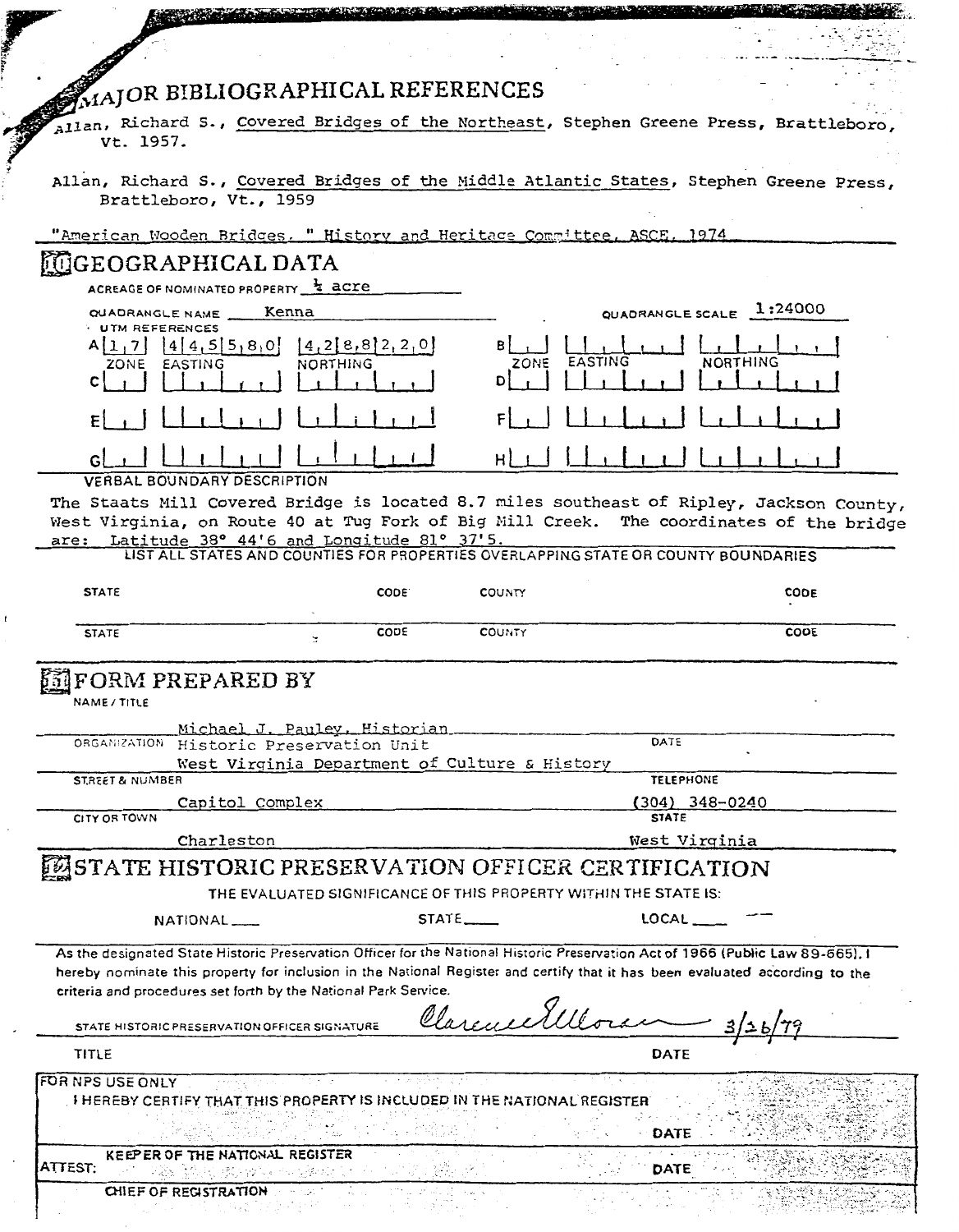| 0.300a                                                                     |                                     |
|----------------------------------------------------------------------------|-------------------------------------|
| UNITED STATES DEPARTMENT OF THE INTERIOR<br>NATIONAL PARK SERVICE          | FOR NPS USE ONLY<br><b>RECEIVED</b> |
| NATIONAL REGISTER OF HISTORIC PLACES<br><b>INVENTORY - NOMINATION FORM</b> | IDATE ENTERED                       |
| STAATS MILL COVERED BRIDGE, STAATS MILL, JACKSON                           | COUNTY                              |

**CONTINUATION SHEET ITEM NUMBER** PAGE 9  $\overline{\mathbf{c}}$ 

 $\ddot{\cdot}$ 

Maintaince Reports, Staats Mill Bridge, West Virginia Department of Highways. Report on Staats Mill Covered Bridge, U.S. Soil Conservation Service, 1978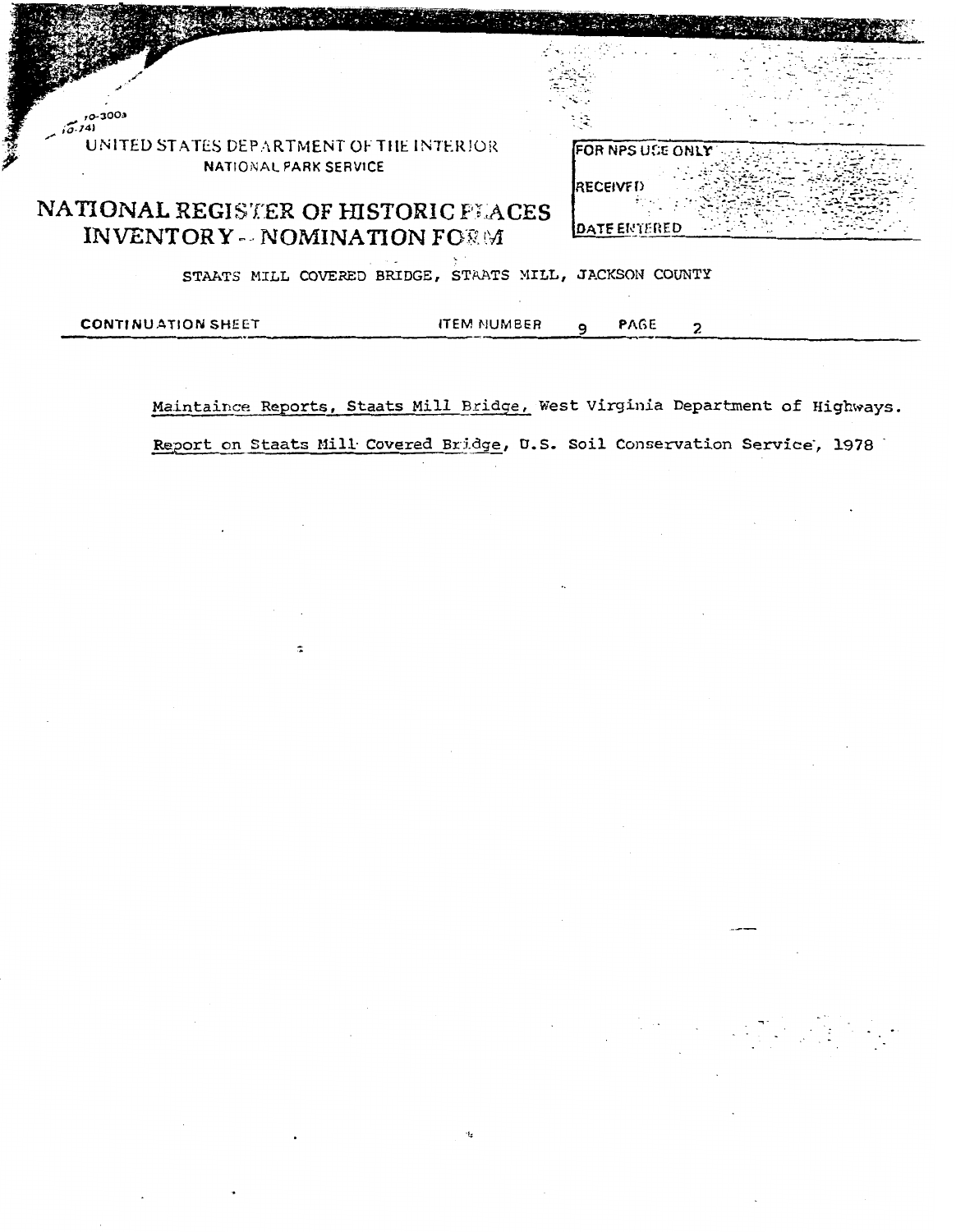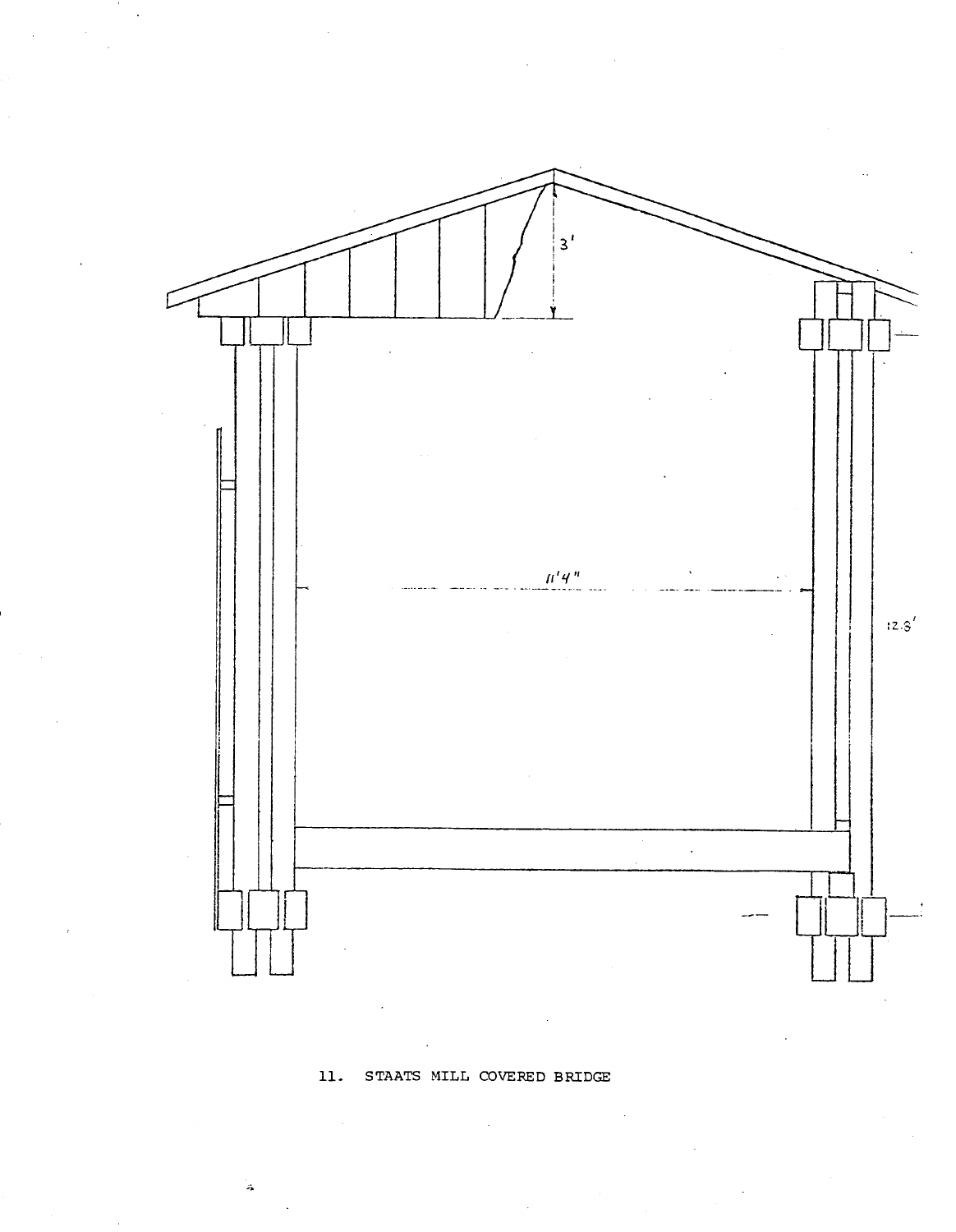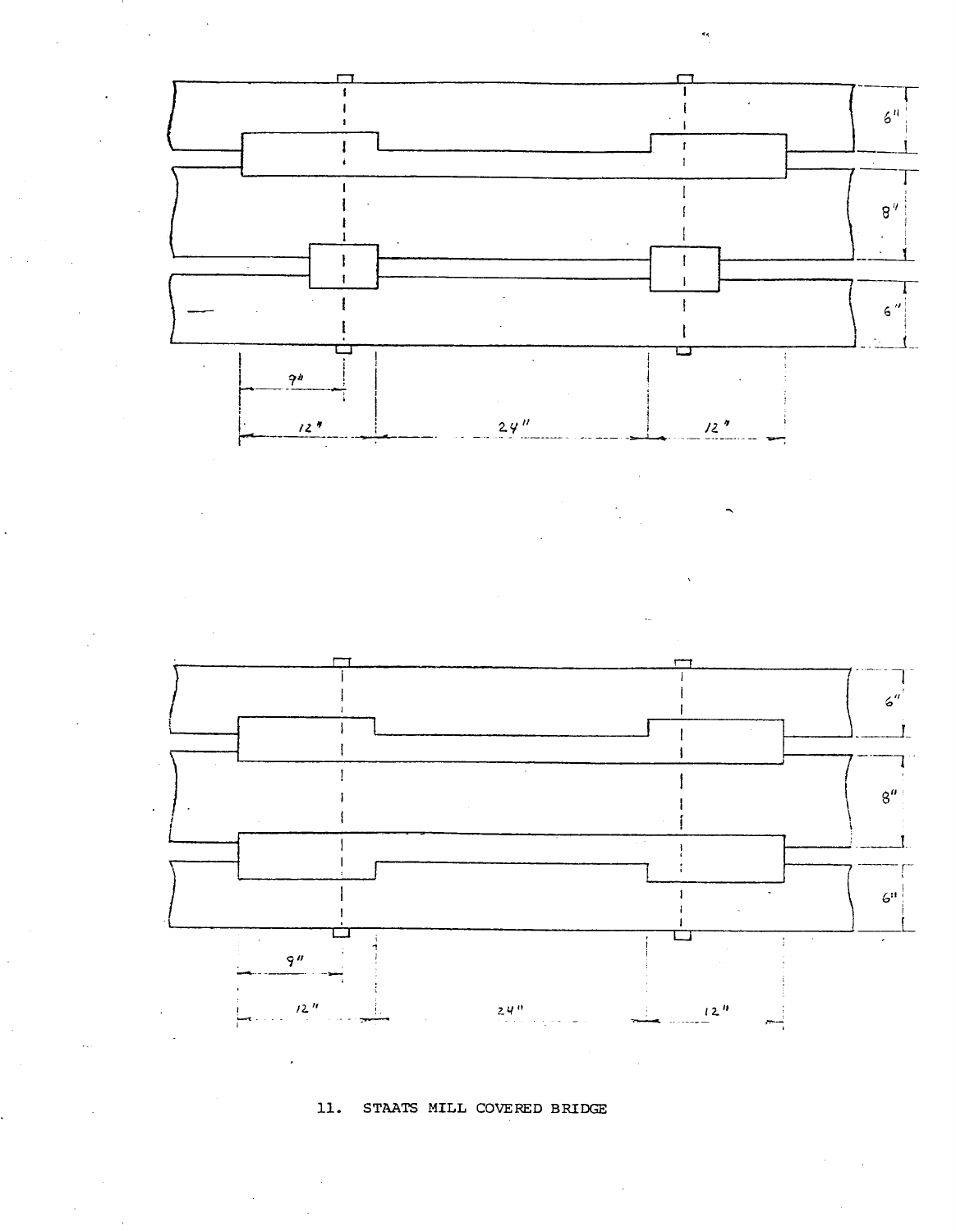

 $\sim$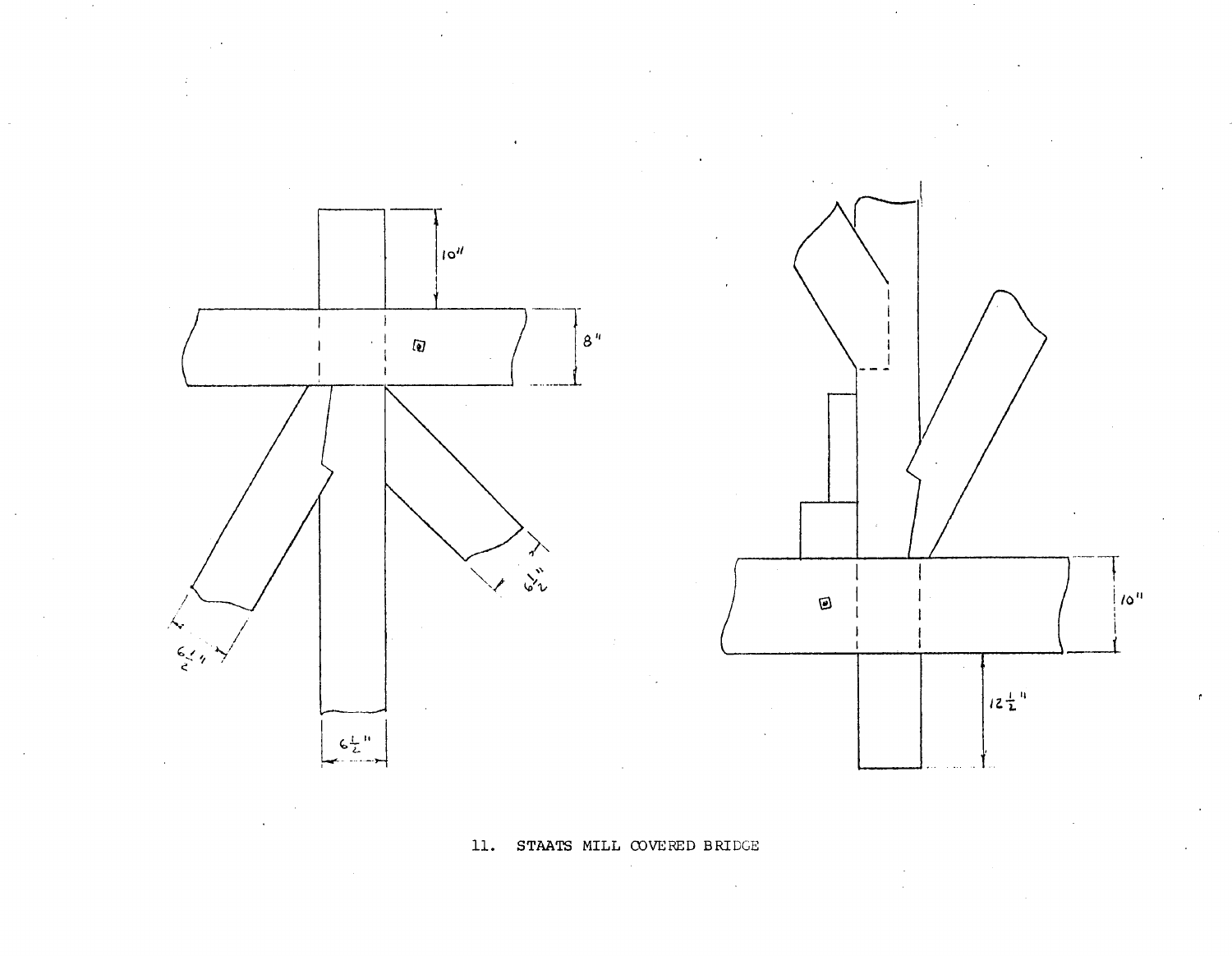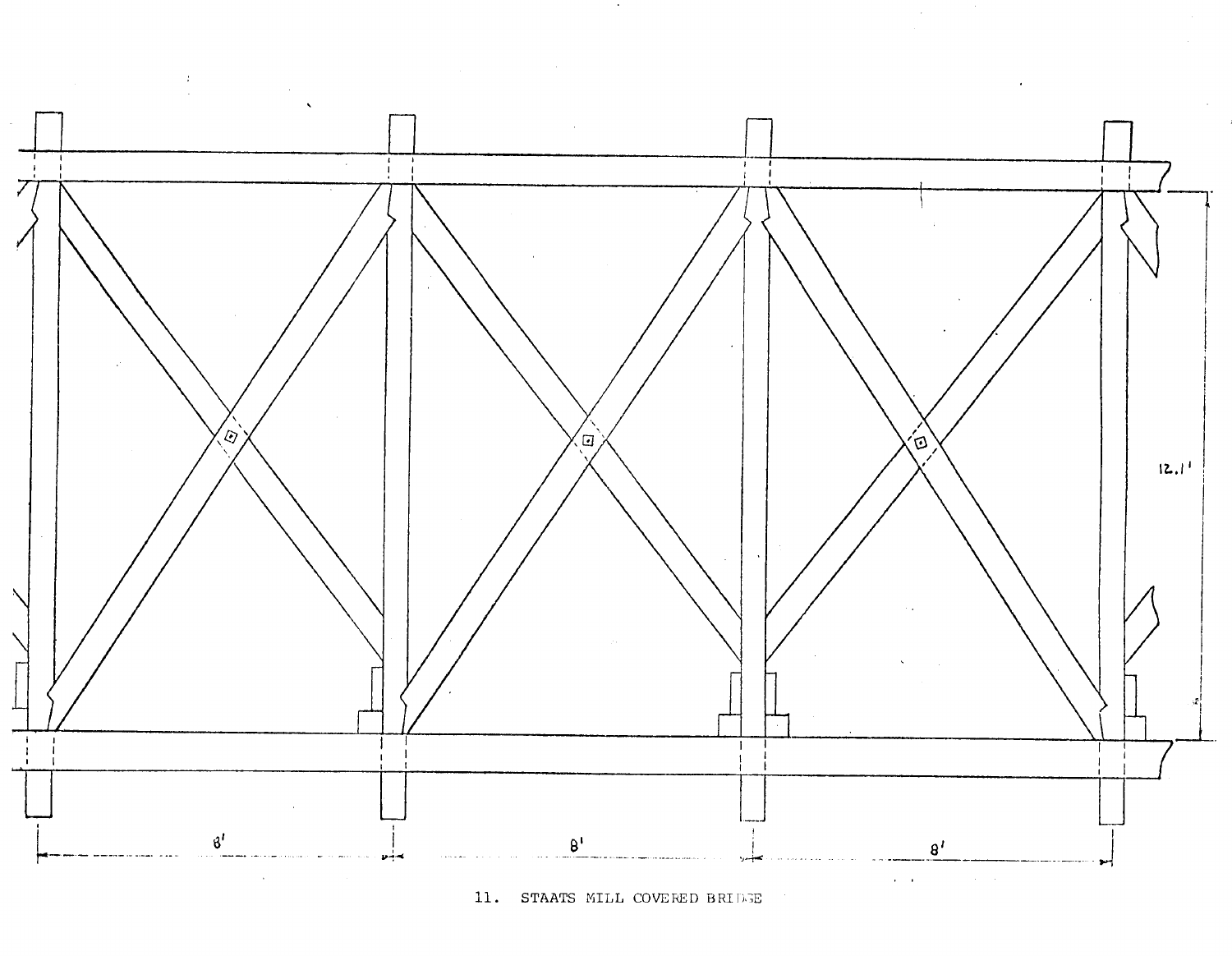